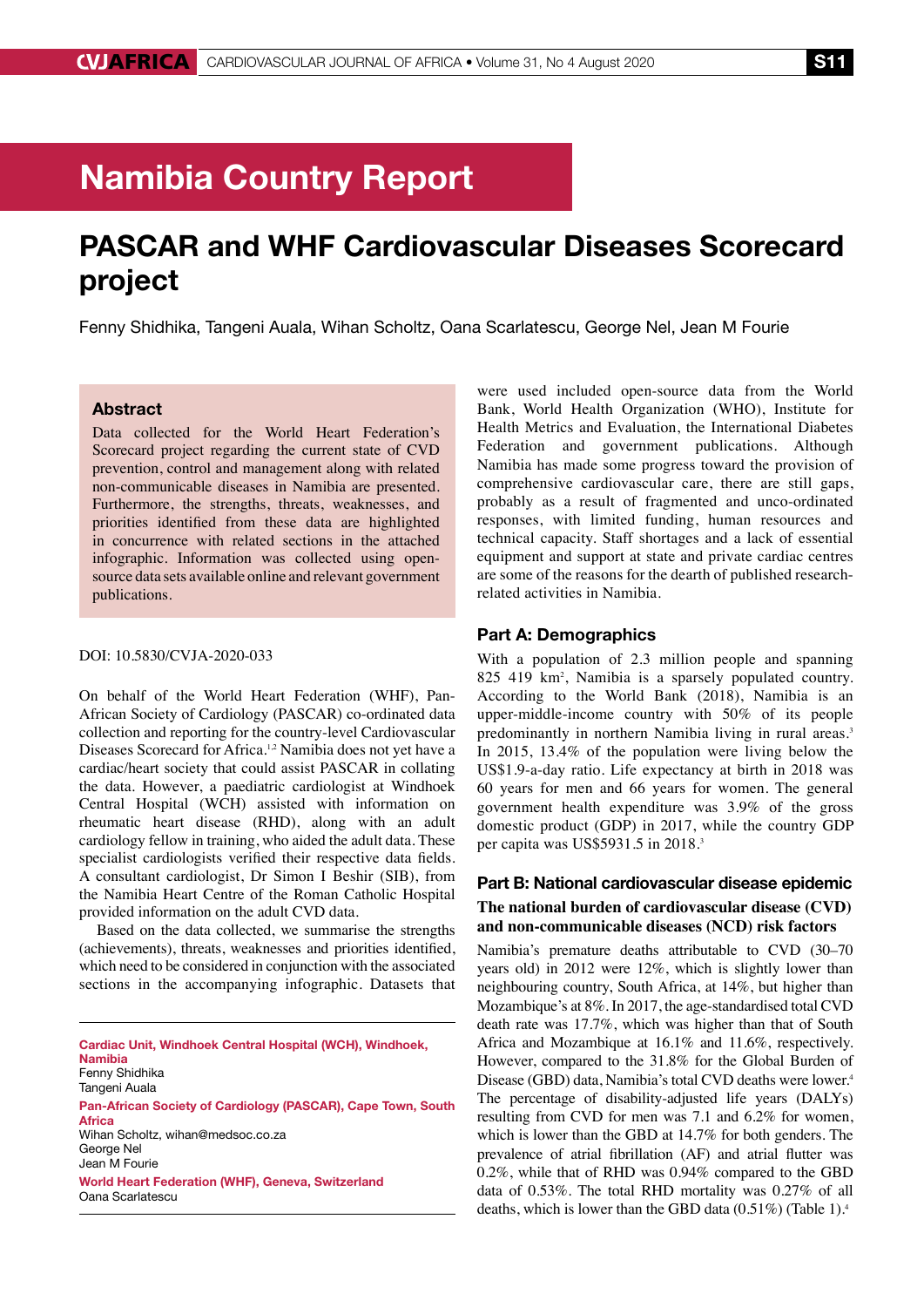## **Tobacco and alcohol**

The prevalence of tobacco use in adult men and women  $(\geq 15$  years old) was 38.9% and 11.4%, respectively, which is higher than comparative Global Health Observatory (GHO) data of  $36.1\%$  for men and  $6.8\%$  for women.<sup>5</sup> Data available for adolescents (13–15-years-old), indicated 31.9% of boys and 29.9% of girls used tobacco in 2008.<sup>6</sup> The estimated annual direct cost of tobacco use is not known. The premature CVD mortality attributable to tobacco is 4% of the total mortality and much lower than that of the global 10%.7 The three-year (2016–18) average recorded alcohol consumption per capita ( $\geq 15$  years), was 4.4 litres (Table 1).<sup>5</sup>

#### **Raised blood pressure and cholesterol**

In 2015, about 28% of men and women had raised blood pressure (BP) (systolic BP ≥ 140 mmHg or diastolic BP ≥ 90 mmHg) levels, which is higher than the GHO level of 22.1% and that of Africa's  $27.4\%$ .<sup>5</sup> In 2017, the percentage of DALYs lost because of hypertension was about 4.4%, while mortality caused by hypertensive heart disease was 1.64% matching that of 1.65% for global data (Table 1).4 The estimated model using data from other countries and specific country characteristics for raised total cholesterol (TC  $\geq$  5.0 mmol/l) was 33.1% compared to GHO data  $(38.9\%)$  in 2008.<sup>5</sup>

#### **Physical activity**

Data for 11–17-year-old adolescents indicated that 87.4% were insufficiently active [< 60 minutes of moderate- to vigorous-intensity physical activity (PA) daily].<sup>5</sup> The agestandardised estimate for adults who were insufficiently active (< 150 minutes of moderate-intensity PA per week, or < 75 minutes of vigorous-intensity PA per week) was 33.4% which is higher than GHO data at 27.5% (Table 1).<sup>5</sup>

| Table 1. Cardiovascular disease indicators for Namibia                                                                                                                                  |                 |                 |                 |             |
|-----------------------------------------------------------------------------------------------------------------------------------------------------------------------------------------|-----------------|-----------------|-----------------|-------------|
| <b>Indicators</b>                                                                                                                                                                       | Male            | Female          | Total           | Year        |
| Status of national the CVD epidemic                                                                                                                                                     |                 |                 |                 |             |
| Premature CVD mortality (30-70 years old) (% deaths)                                                                                                                                    | ÷.              |                 | 12              | 2012        |
| Total CVD mortality (% of deaths)                                                                                                                                                       | 16.5            | 19.2            | $17.7(31.8)$ *  | 2017        |
| Total RHD mortality (% of deaths)                                                                                                                                                       | 0.32            | 0.21            | $0.27(0.5)*$    | 2017        |
| DALYs attributable to CVD $(\%)$                                                                                                                                                        | 7.1             | 6.2             | $6.7(14.7)^*$   | 2017        |
| AF and atrial flutter $(\%)$                                                                                                                                                            | 0.21            | 0.2             | $0.2(0.5)*$     | 2017        |
| Prevalence of RHD (%)                                                                                                                                                                   | 0.84            | 1.03            | $0.94(0.5)*$    | 2017        |
| Tobacco and alcohol                                                                                                                                                                     |                 |                 |                 |             |
| Prevalence of adult tobacco use ( $\geq$ 15 years old) (%)                                                                                                                              | 38.9 (36.1)**   | $11.4(6.8)$ **  |                 | 2015        |
| Prevalence of youth (13–15-year-olds) tobacco use $(\%)$                                                                                                                                | $31.9(18.2)$ ** | $29.9(8.3)$ **  |                 | 2008        |
| Estimated direct (healthcare related) cost of tobacco use in your                                                                                                                       |                 |                 |                 |             |
| population (current US\$)                                                                                                                                                               |                 |                 |                 |             |
| Proportion of premature CVD mortality attributable to tobacco $(\%)$                                                                                                                    |                 |                 | $4(10)**$       | 2004        |
| Recorded alcohol consumption per capita ( $\geq$ 15 years old) (litres of pure alcohol)                                                                                                 |                 |                 | 4.4             | $2016 - 18$ |
| (three-year average)                                                                                                                                                                    |                 |                 |                 |             |
| Raised blood pressure and cholesterol                                                                                                                                                   |                 |                 |                 |             |
| Population with raised BP (SBP $\geq$ 140 mmHg or DBP $\geq$ 90 mmHg) (%)                                                                                                               | $28.2(24.1)$ ** | $28.4(20.1)$ ** |                 | 2018        |
| Population with raised TC ( $\geq$ 5.0 mmol/l) (%)                                                                                                                                      | 31.1            | 34.5            | $33.1(38.9)$ ** | 2008        |
| DALYs attributable to hypertension $(\%)$                                                                                                                                               | 4.7             | 4.0             | $4.4(8.7)$ *    | 2017        |
| Mortality caused by hypertensive heart disease (% of deaths)                                                                                                                            | 1.12            | 2.31            | $1.64(1.7)$ *   | 2017        |
| Physical activity                                                                                                                                                                       |                 |                 |                 |             |
| Adolescents $(11-17$ years old) who are insufficiently active $(< 60$ minutes of moderate-<br>to vigorous-intensity PA daily) $(\%)$                                                    | 86.5            | 88.4            | 87.4            | 2016        |
| Adults (age-standardised estimate) who are insufficiently active $\left($ < 150 minutes of<br>moderate-intensity PA per week, or < 75 minutes of vigorous-intensity PA per week) $(\%)$ | 28.9            | 37.4            | $33.4(27.5)$ ** | 2016        |
| Overweight and obesity                                                                                                                                                                  |                 |                 |                 |             |
| Adults who are overweight (BMI $\geq$ 25- $\lt$ 30 kg/m <sup>2</sup> ) (%)                                                                                                              | 27.2            | 51.9            | $40.6(38.9)$ ** | 2016        |
| Prevalence of obesity (BMI $\geq$ 30 kg/m <sup>2</sup> ) (%)                                                                                                                            | 7.5             | 25.4            | $17.2(13.1)$ ** | 2016        |
| Diabetes                                                                                                                                                                                |                 |                 |                 |             |
| Defined population with fasting glucose $\geq 126$ mg/dl (7.0 mmol/l) or on medication<br>for raised blood glucose (age-standardised) $(\%)$                                            | $7.3(9)$ **     | $7.5(8)$ **     |                 | 2014        |
| Prevalence of diabetes (20–79 years old) $(\%)$                                                                                                                                         |                 |                 | $4.5(9.3)^{*}$  | 2019        |

CVD, cardiovascular disease; RHD, rheumatic heart disease; DALYs, disability-adjusted life years; AF, Atrial fibrillation; SBP, systolic blood pressure; DBP, diastolic blood pressure; TC, total cholesterol; PA, physical activity; BMI, body mass index.

\*IHME Global data exchange4

\*\*WHO Global data5

# IDF *Diabetes Atlas.*8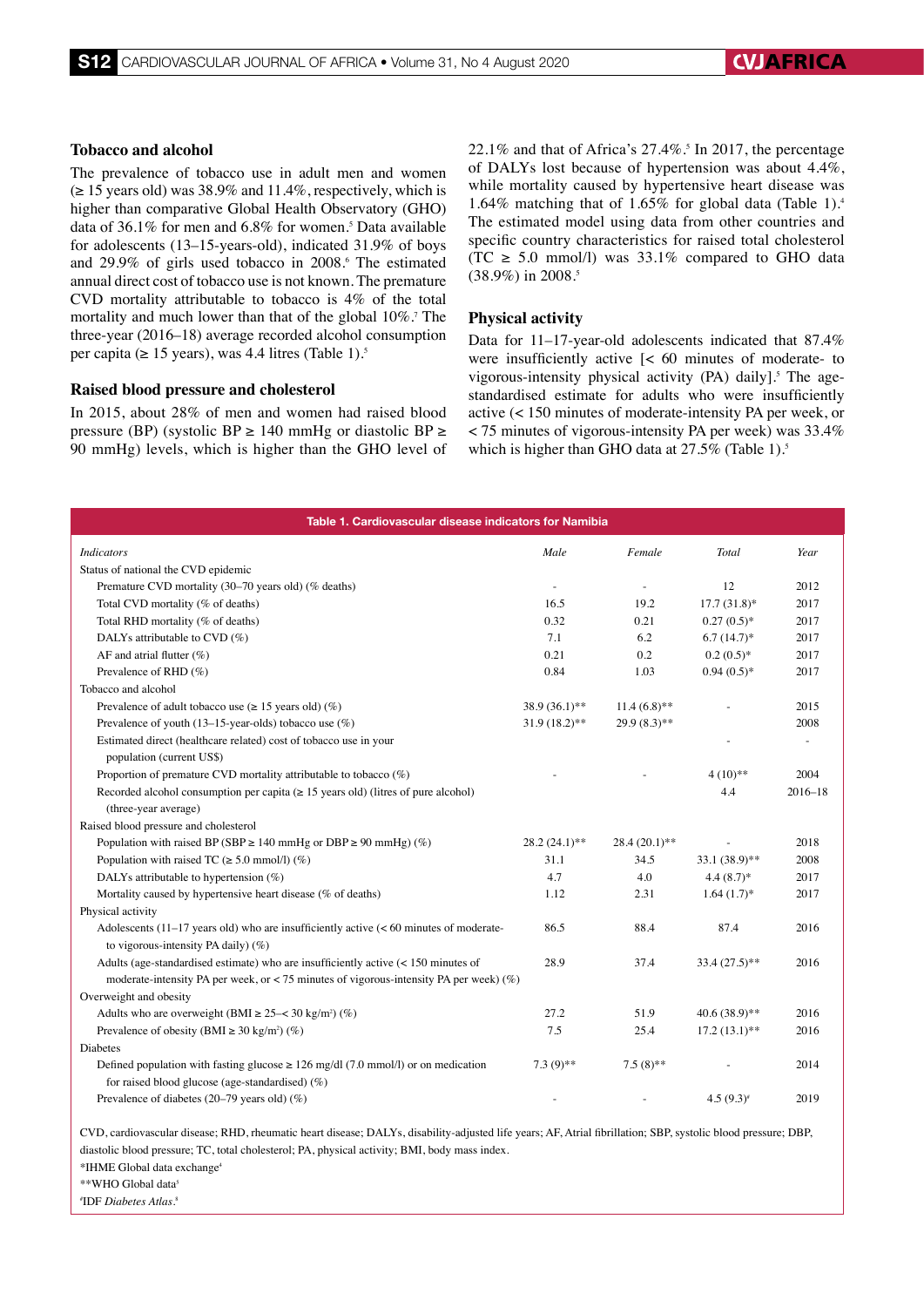## **Overweight and obesity**

In 2016, the prevalence of overweight [body mass index  $(BMI) \ge 25 \le 30$  kg/m<sup>2</sup>] and obesity  $(BMI \ge 30$  kg/m<sup>2</sup>) in adults 25 years and older was 40.6 and 17.2%, respectively.<sup>5</sup> Compared to global data, both these indicators are much higher than that of 38.9% for overweight and 13.1% for obesity (Table 1).<sup>5</sup> Similarly to most African countries, far more women were overweight or obese compared to men (51.9 and 25.4% vs 27.2 and 7.5%, respectively).

#### **Diabetes**

The percentage of the population defined with a fasting glucose level  $\geq$  7.0 mmol/l or on medication for raised blood glucose (age-standardised) in 2014 was 7.3% for men and 7.5% for women. In 2019, the age-adjusted prevalence (20–79 years) of diabetes was 4.5%, which is higher than that of Africa (3.9%) but lower than the global level of 9.3% (Table 1). $8$ 

## Part C: Clinical practice and guidelines

## **Health system capacity**

In 2018, the country had an average of 4.2 physicians and 19.54 nurses, and in 2009, 27 hospital beds per 10 000 of the population.5 In 2009, the first medical school opened.

Before 2008 there was no specialised adult or paediatric cardiology or cardiothoracic service in Namibia. Patients with heart disease were treated by local paediatricians and physicians, then referred to cardiac centres in other African countries for interventions or surgeries. In 2008, the WCH complex, the tertiary public hospital in the capital, inaugurated the Cardiac Unit; the first facility in Namibia to provide comprehensive cardiac care and surgery to children and adults with a particular focus on RHD. Three other centres have subsequently been set up in the private sector (two in Windhoek and one in northern Namibia) that have supported the state Cardiac Unit. At present, specialised paediatric and congenital cardiac services and cardiac surgery are available in the private and public sector. In the public sector, adult cardiology care is provided by consultant physicians, and specialised interventions are arranged on an *ad hoc* basis with private cardiologists.

Although the state system initially focused on specialised tertiary cardiovascular care, the Ministry of Health and Social Services (MoHSS), with the support of partners, established initiatives and programmes to address the national cardiovascular health needs, therefore, moving from a strictly vertical (tertiary cardiovascular centres) or horizontal (health system strengthening through improved primary healthcare) response to a more diagonal one (strengthening primary healthcare and infrastructure alongside disease-specific activities).

Currently, regarding comprehensive services in the state sector, there is a clinical, interventional and surgical paediatric and congenital heart disease service. A team of super-specialists, nurses, technologists, perfusionists, medical officers and social workers is actively involved in clinical management and research. The adult cardiology services until

recently enjoyed similar successes but without a full-time cardiologist, interventional procedures have been *ad hoc.*<sup>9</sup>

Reasons for slow progress include lack of, or no access to, data for locally relevant clinical tools to assess CVD risk or the management of RHD. Also, no system was found to measure the quality of care provided to people who have suffered acute cardiac events. No national CVD database exists, however, there is a hospital-based cardiothoracic surgical database, and cardiologists have complete datasets regarding CVD care provided to their patients over the past eight years (SIB, pers commun).

There is an RHD hospital-based registry, which made it feasible for Namibia to participate in the REMEDY study, a contemporary, multi-centre study and RHD GEN. Network.10 There are also locally relevant clinical guidelines for the management of pharyngitis and rheumatic fever, and detection and management of AF are available.<sup>11</sup> No local guidelines for the management of adult CVD are available, however the American Heart Association and the European Society of Cardiology guidelines are followed.<sup>12</sup> The same applies to a national programme for adult CVD prevention, with local physicians also following international recommendations (SIB, pers commun). Although no national guidelines for the treatment of tobacco dependence exist, health education and advice to quit the habit are provided in the Standard Treatment Guidelines.<sup>11</sup> Namibia has standard treatment guidelines for diabetes mellitus and other NCD or conditions, such as hypertension.<sup>11</sup>

#### **Essential medicines and interventions**

Only aspirin, angiotension converting enzyme (ACE) inhibitors and  $\beta$ -blockers could be made available at health centres and clinics for follow-up treatment.13 In 2019, metformin, insulin and statins were also said to be available in the public sector, yet these sectors have been suffering from underfinancing, resulting in essential drugs to be unavailable at public health pharmacies.<sup>5</sup> Warfarin and clopidogrel are also not available at the public health level.<sup>11,13</sup> Data regarding priority CVD risk stratification or secondary prevention of acute rheumatic fever (ARF) and RHD at primary healthcare facilities were not available. However, TC measurement was available at the primary healthcare level.<sup>5</sup>

#### **Secondary prevention and management**

The percentage of persons with hypertension receiving medical treatment is  $17\%$ ,<sup>14</sup> with no data available for highrisk patients with AF receiving oral anticoagulants. Those people with a history of CVD taking aspirin, statin and at least one antihypertensive agent is also unknown. The percentage of patients with RHD receiving penicillin for secondary prophylaxis is low (33%) and the result of a combination of non-prescription, poor adherence and disruption in the supply chain (Namibia REMEDY data, unpublished).

## Part D: Cardiovascular disease governance

Strategies focusing on assessing and reducing the burden of NCD, which include CVD and risk factors, such as diabetes,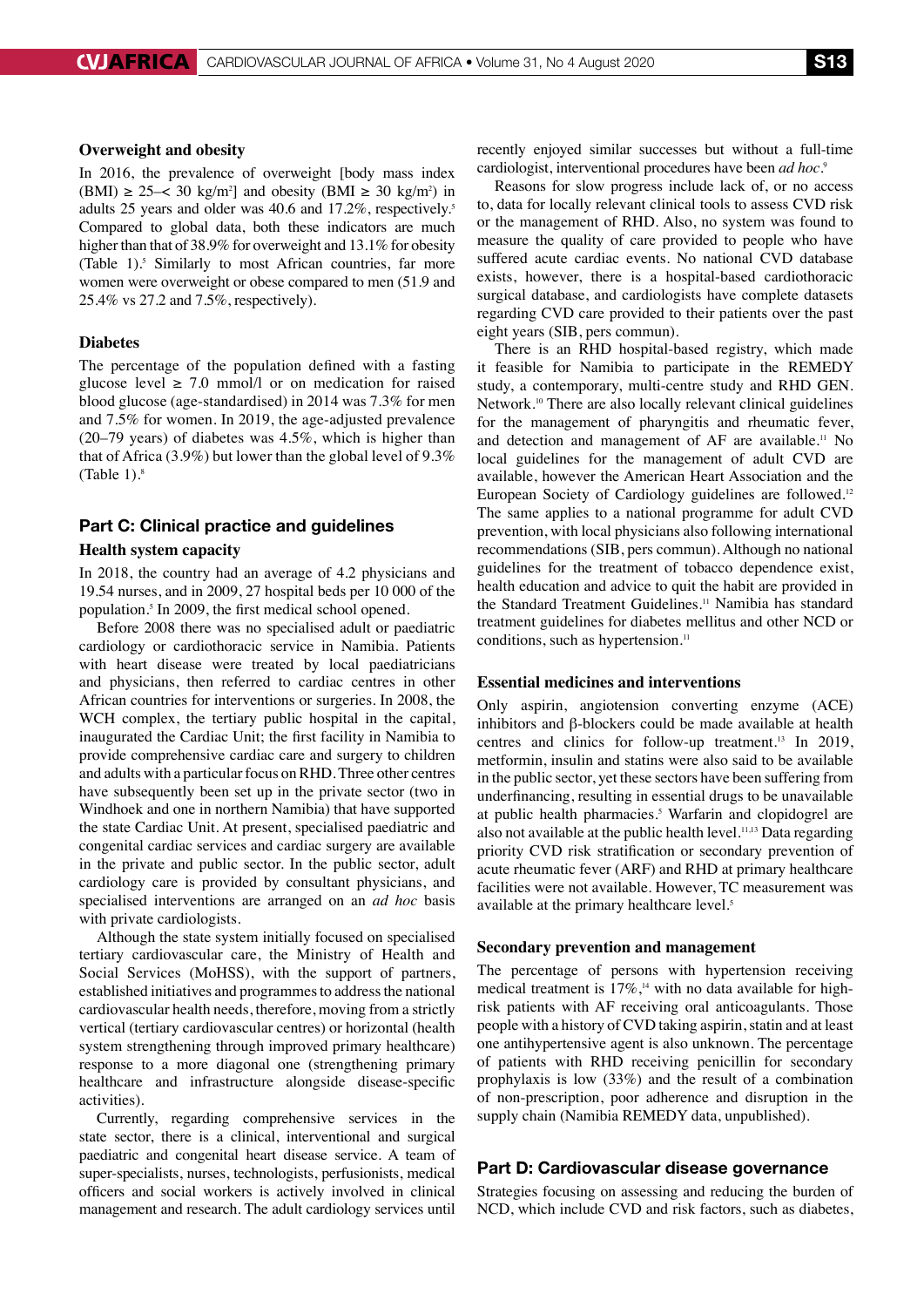have been developed, with a unit in the MoHSS responsible for these diseases or conditions.15 However, no dedicated budget is available to ensure its implementation. Although a prevention and control strategy for RHD has been introduced, and a national advisory committee established, progress has been slow.<sup>16,17</sup> A national surveillance programme, the Demographic and Health Survey, has been reported but with very little information on CVD. The warfarin education/ surveillance programme is ongoing and has reported successes (SF, pers commun). Windhoek Central Hospital is the only public health facility in Namibia with a warfarin clinic.<sup>18</sup>

Namibia follows the WHO best-buy policies regarding tobacco use and has formulated a national tobacco control plan and multi-sectoral co-ordination mechanism for tobacco control.16

The Ministries of Health and Education, along with other organisations, implemented the Health Promoting Schools Initiative, which has successfully improved the health of all people from the school environment.<sup>19</sup> In Namibia, CVD consumed the largest proportion of total spending on NCD, which was 22% in the 2015/16 and 18% in the 2016/17 fiscal years.<sup>20</sup>

Namibia was part of the WHO-CHOICE project, which incorporated a cost-effectiveness modelling tool that gathers national data to be used for developing the most effective interventions for leading causes of disease burden. The model can be adjusted according to the specific needs of the country and assist policymakers in planning and prioritising services at a national level.<sup>21</sup>

#### **Assessment of policy response**

Legislation mandating health financing for CVD/NCD has been recommended as the government is aware that CVD costs can be high and consume a large portion of a country's health expenditure.<sup>22</sup> In the Namibian Essential Medicines list of the MoHSS, essential CVD medicines on the list have to be purchased from suppliers at the lowest possible prices and provided at affordable costs.<sup>13</sup> However, medicine is heavily commercialised and the government spends more than R100 million outsourcing services from the private sector, downplaying services that ought to serve masses (FS, pers commun).

The country has policies that ensure equitable nationwide access to healthcare professionals and facilities $23$  but none that address the screening of high-risk CVD individuals. Yet no judicial orders protecting patients' rights and mandating improved CVD interventions, facilities, healthsystem procedures or resources have been implemented. A few policies do address individual interventions, such as tobacco and alcohol use, and PA.16

Since October 2011, Namibia has not yet submitted another framework convention on tobacco control (FCTC) report.24 At that time the country reported having banned smoking in all public places including indoor workplaces and all forms of tobacco advertising, through the policy. Clear and visible warnings according to requirements and measures to protect tobacco control policies from tobacco industry interference were also mandated.17 No sustainable funding is available for CVD from taxation of tobacco

or other sin products, and also no excise tax of the final consumer price of tobacco products in Namibia.

There are no taxes on unhealthy foods or sugarsweetened beverages. Although no information was found for the percentage of excise tax of the final consumer price of alcohol products, excise taxes were increased from 22 February 2018 on ciders, alcoholic fruit beverages, malt beer and sparkling wine by 10%, unfortified wine and spirits by 8.5% and fortified wine by 6.0%. These alcoholic beverages are classified under 'sin' taxes. An additional 5% national 'sin' tax on alcohol and tobacco products will also be introduced for national revenue purposes.<sup>25</sup>

Legislation exists on banning the marketing of unhealthy foods to minors<sup>26</sup> but none mandating clear and noticeable warnings on foods that are high in calories, sugar or saturated fats. Namibia developed a food and nutrition policy to improve food and nutrition,<sup>16</sup> as well as one that addressed physical inactivity through mass media awareness.<sup>27</sup>

## **Stakeholder action**

In Namibia, non-governmental organisation (NGO) advocacy for CVD policies and programmes as such has not been demonstrated. However, NGO involvement through NCD and related risk factors has indirectly been reported.<sup>16</sup> Although no involvement of patients' organisations in the advocacy for CVD/NCD prevention and management has been reported, there is a patient-led ambassador/advocacy group Namibia for rheumatic fever and RHD.<sup>28</sup>

Involvement of civil society organisations (CSO) in the development and implementation of a national tobacco control plan and CVD prevention and control plan was also reported in the FCTC report.<sup>24,29</sup> No CSO involvement in the national multi-sectoral co-ordination mechanism for NCD/CVD was documented. No specific activities by cardiology professional associations were reported that aim at a 25% reduction in premature CVD mortality by 2025, although Namibia was represented at the 65th World Health Assembly in 2012.30 Hypertension screening by businesses at workplaces have been addressed.<sup>31</sup>

As part of the data collected for Namibia, the following strengths, threats, weaknesses and priorities are summarised.

#### **Strengths**

Namibia has a strong political will, with legislation and policies such as the FCTC in place. The MoHSS supported the training of several Namibian doctors and allied staff in cardiovascular care. At the World Health Assembly in 2018, Namibia endorsed the adoption of the Resolution on Rheumatic Fever and Rheumatic Heart Disease.<sup>32</sup> Implementation of programmes in response to the NCD disease burden is being addressed through innovative interventions, and there is good infrastructure. Central and regional medical stores are also available to ensure the availability of safe and efficacious medicines. However, many essential drugs are still not available in government pharmacies.<sup>16</sup>

A patient-driven awareness campaign, the Namibian RHD Ambassador programme, aims to empower people with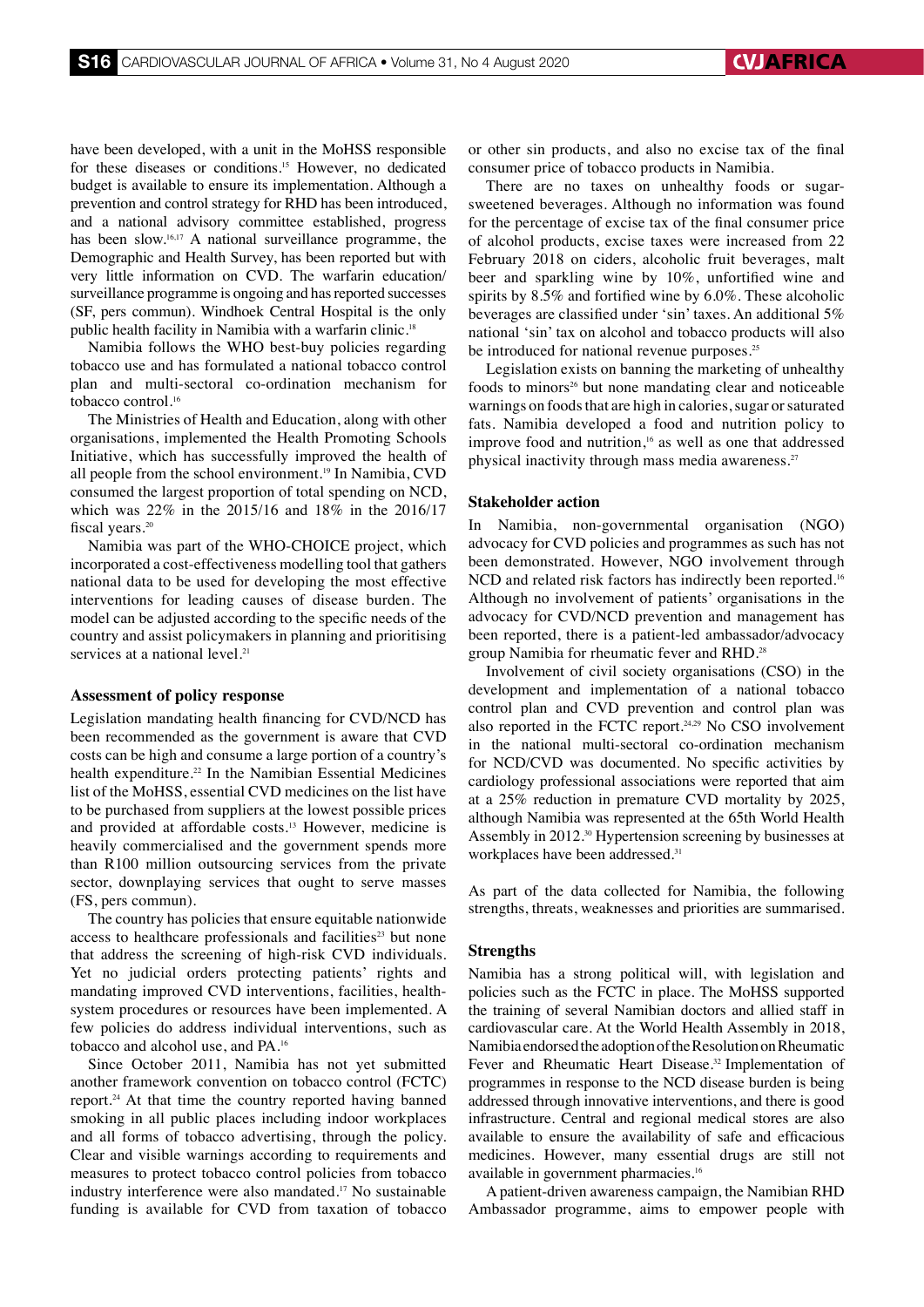rheumatic fever and RHD through educational skills they can pass on to their families and communities about the disease. Furthermore, it also provides a platform for them to advocate for their health needs. This programme is receiving continued support from the MoHSS via the NCD desk.<sup>28</sup> However, there is still room for increased awareness about ARF/RHD at the community level.

Namibia's recorded alcohol consumption per capita (4.4 litres) is lower than that of countries such as Uganda (12.2 litres) and Nigeria (7.8 litres) or Tanzania and Rwanda (7.3 and 7.0 litres, respectively) in persons  $\geq$  15 years old.5 Also, policies that address the harmful use of tobacco products, alcohol, unhealthy diets and other CVD risk factors such as physical inactivity and obesity are in place.<sup>16</sup>

In 2011, the MoHSS published Namibia's Standard Treatment Guidelines, which included, among other things, the detection and management of diabetes mellitus, rheumatic fever and RHD.<sup>11</sup>

## **Threats**

NCD are becoming unforeseen health issues, along with unhealthy lifestyles competing with the high burden of communicable diseases.15 Namibia faces enormous threats for the funding base of the WHO country office, resulting from a global financial crisis and recession and reduction in donor funds.15

Namibia's total CVD mortality rate (17.7%) is higher than most other countries under investigation, including that of its neighbouring country, South Africa, at 16.1%. The total RHD mortality rate also ranks higher than most of the countries in our study. The prevalence of tobacco use in Namibia is also of concern when compared to the global prevalence of 36.1 and 6.8% for men and women, respectively. Similarly, adolescents' tobacco use is much higher than the global figures shown in Table 1. Other risk factors creating a reason for concern are hypertension, hypercholesterolaemia, overweight and obesity, also shown in Table 1. Hypertension prevalence of almost 46% in adults 35–64 years old, who participated in the 2013 Namibia Demographic and Health Survey, is high and reason for concern along with other NCD risk factors.<sup>33</sup>

Some CVD, such as RHD, show a female preponderance and affect women of childbearing age. Therefore comprehensive reproductive health services must be made available to these women, as pregnancy is associated with specific maternal and foetal morbidity and mortality. Access to information regarding their risk in pregnancy, medication use, family planning, and a safe, reliable form of contraception is essential. In addition to barrier methods, progesterone implants are a safe contraception option for women with CVD. Unfortunately, the local supply of these has been erratic. Long-term, children under 10 years old who receive mechanical prostheses do not fare well with anticoagulation like their adult counterparts. Repair, if feasible, is favoured under the circumstances.34

## **Weaknesses**

Morbidity and mortality caused by NCD are on the increase. The lack of funding caused some objectives not to be met regarding NCD, such as the establishment of a CVD budget.15

Although the prevalence of RHD is below 1%, it is still higher than the global figure of 0.53% shown in Table 1. The incidence of new ARF cases reflects the reality that primary prevention is not practised broadly. Equally, the availability of benzathine penicillin for secondary prevention is not always guaranteed. Lately, benzathine penicillin has been reserved mostly for children under 15 years old, while the population beyond receives penicillin V potassium (Pen VK). A penicillin task force was set up to investigate and address the fragile supply chain.<sup>17</sup>

Although cardiac surgery is available locally, the waiting lists and times are long. As patients sometimes present with advanced disease, they may miss the window of opportunity for curative or palliative surgery or die while waiting.<sup>34,35</sup> Cardiac interventions and surgeries are generally available in the private sector, with limited access to adults in the public health sector in the light of budget and skills restrictions.<sup>9</sup> Similar to African countries, Namibia has a shortage of human resources and local expertise.<sup>9</sup>

#### **Priorities**

Priority areas for prevention and control are to:

- strengthen surveillance, monitoring and research to establish disease patterns and trends
- influence policy formulation, legislation and support planning for NCD and conditions
- promote healthy lifestyles and primary prevention.<sup>15</sup>

According to the WHO Country Cooperation Strategy 2010– 2015, transparent policy and strategy need to be defined, and funds allocated to address the agenda through sound partnerships with all relevant stakeholders.<sup>15</sup> Therefore, it is imperative to implement a well-organised and controlled public–private partnership as a priority to secure appropriate care for CVD patients at the public healthcare level.

The authors extend their gratitude towards Dr Simon I Beshir for his contribution in collating the adult CVD data.

#### **References**

- 1. Mohamed AA, Fourie JM, Scholtz W, *et al.* Sudan Country Report: PASCAR and WHF Cardiovascular Diseases Scorecard project. *Cardiovasc J Afr* 2019; **30**: 305–310.
- 2. Dzudie A, Fourie JM, Scholtz W, *et al.* Cameroon Country Report: PASCAR and WHF Cardiovascular Diseases Scorecard project. *Cardiovasc J Afr* 2020; **31**(2): 103–110.
- 3. World Bank [Online] 2017. https://data.worldbank.org/.
- 4. Institute for Health Metrics and Evaluation (IHME). GHDx. Global Health Data Exchange. [Online] 2017. http://ghdx.healthdata.org/gbd-results-tool.
- 5. World Health Organization. The Global Health Observatory (GHO). WHO. [Online] 2020. https://www.who.int/data/gho/.
- 6. Ministry of Health and Social Services. Namibia Global Youth Tobacco Survey (GYTS) fact sheet. Namibia: WHO/CDC, 2008.
- 7. World Health Organization. Global Report on Mortality Attributable to Tobacco. Geneva, Switzerland: World Health Organization, 2012.
- 8. International Diabetes Federation. IDF Diabetes Atlas, 9th edn. [Online] 2019. http://www.diabetesatlas.org/en/resources/.html.
- 9. Shidhika F, Mureko A, Feris N, *et al.* Cardiac catheterisation and surgery in Namibia (Editorial). *SA-Heart* 2020; **17**(1): 14–18.
- 10. Zühlke L, Engel ME, Karthikeyan G, *et al.* Characteristics, complications,